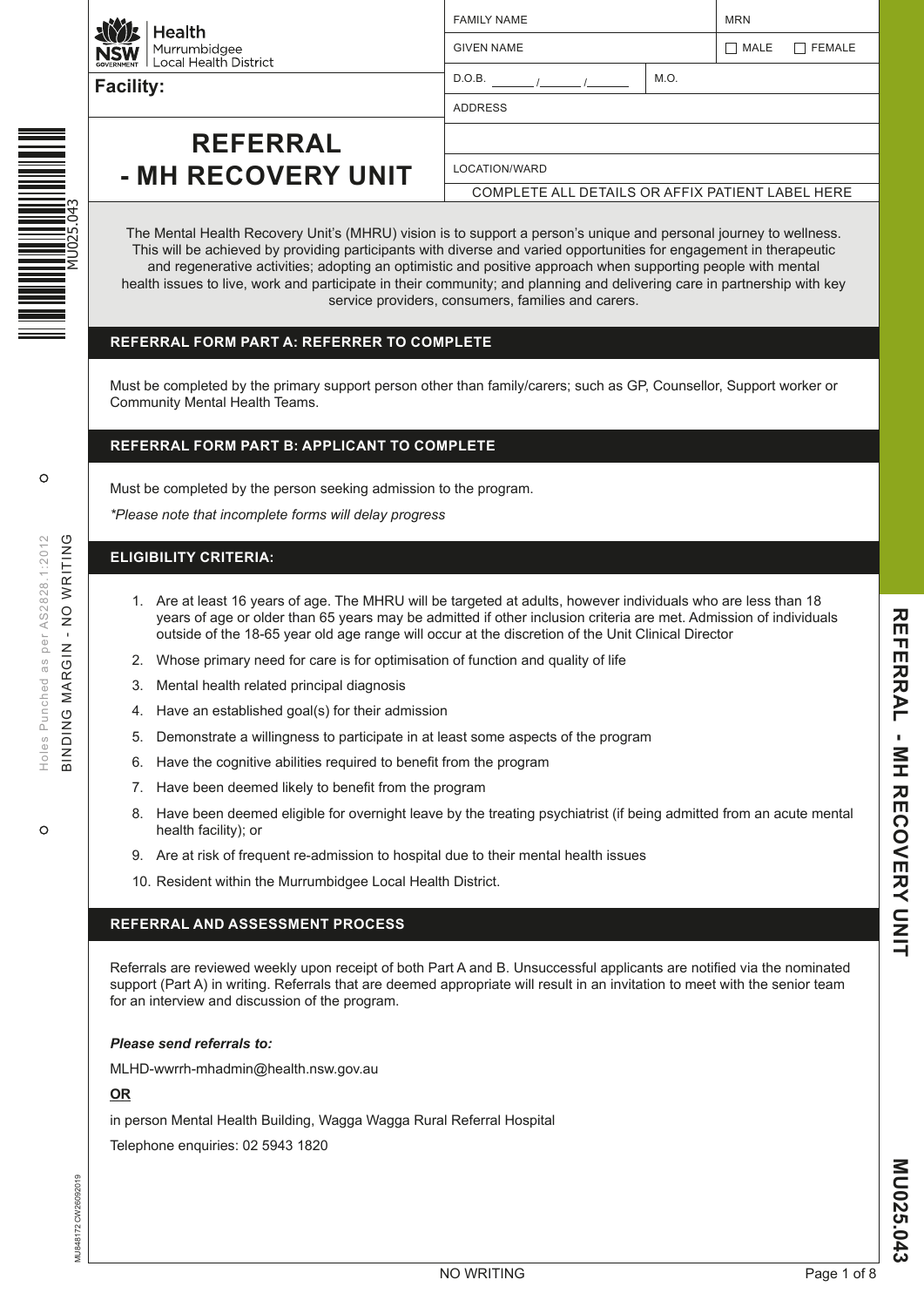| Health                                | <b>FAMILY NAME</b>                                                                                                                                                                                                                                                                                                                                                                                                       | <b>MRN</b>                                       |                                 |
|---------------------------------------|--------------------------------------------------------------------------------------------------------------------------------------------------------------------------------------------------------------------------------------------------------------------------------------------------------------------------------------------------------------------------------------------------------------------------|--------------------------------------------------|---------------------------------|
| Murrumbidgee<br>Local Health District | <b>GIVEN NAME</b>                                                                                                                                                                                                                                                                                                                                                                                                        | MATE<br>FEMALE                                   |                                 |
| <b>Facility:</b>                      | D.O.B. $\frac{1}{\sqrt{1-\frac{1}{2}}}\frac{1}{\sqrt{1-\frac{1}{2}}}\frac{1}{\sqrt{1-\frac{1}{2}}}\frac{1}{\sqrt{1-\frac{1}{2}}}\frac{1}{\sqrt{1-\frac{1}{2}}}\frac{1}{\sqrt{1-\frac{1}{2}}}\frac{1}{\sqrt{1-\frac{1}{2}}}\frac{1}{\sqrt{1-\frac{1}{2}}}\frac{1}{\sqrt{1-\frac{1}{2}}}\frac{1}{\sqrt{1-\frac{1}{2}}}\frac{1}{\sqrt{1-\frac{1}{2}}}\frac{1}{\sqrt{1-\frac{1}{2}}}\frac{1}{\sqrt{1-\frac{1}{2}}}\frac{1}{$ | M.O.                                             |                                 |
|                                       | <b>ADDRESS</b>                                                                                                                                                                                                                                                                                                                                                                                                           |                                                  |                                 |
| <b>REFERRAL</b>                       |                                                                                                                                                                                                                                                                                                                                                                                                                          |                                                  |                                 |
| - MH RECOVERY UNIT                    | LOCATION/WARD                                                                                                                                                                                                                                                                                                                                                                                                            |                                                  |                                 |
|                                       |                                                                                                                                                                                                                                                                                                                                                                                                                          | COMPLETE ALL DETAILS OR AFFIX PATIENT LABEL HERE |                                 |
|                                       | <b>PART A - REFERRER TO COMPLETE</b>                                                                                                                                                                                                                                                                                                                                                                                     |                                                  |                                 |
|                                       | <b>Referrer Information</b>                                                                                                                                                                                                                                                                                                                                                                                              |                                                  |                                 |
|                                       |                                                                                                                                                                                                                                                                                                                                                                                                                          |                                                  |                                 |
|                                       |                                                                                                                                                                                                                                                                                                                                                                                                                          |                                                  |                                 |
|                                       |                                                                                                                                                                                                                                                                                                                                                                                                                          |                                                  |                                 |
|                                       |                                                                                                                                                                                                                                                                                                                                                                                                                          | Where did you hear about the Recovery Unit?      |                                 |
|                                       |                                                                                                                                                                                                                                                                                                                                                                                                                          |                                                  |                                 |
|                                       |                                                                                                                                                                                                                                                                                                                                                                                                                          |                                                  |                                 |
|                                       | <b>Applicant Information</b>                                                                                                                                                                                                                                                                                                                                                                                             |                                                  | $\circ$                         |
|                                       |                                                                                                                                                                                                                                                                                                                                                                                                                          |                                                  |                                 |
|                                       |                                                                                                                                                                                                                                                                                                                                                                                                                          |                                                  | <b>BINDING</b><br>Holes         |
|                                       |                                                                                                                                                                                                                                                                                                                                                                                                                          |                                                  | Punched                         |
|                                       |                                                                                                                                                                                                                                                                                                                                                                                                                          |                                                  | MARGIN                          |
|                                       |                                                                                                                                                                                                                                                                                                                                                                                                                          |                                                  |                                 |
|                                       | <b>Diagnoses</b>                                                                                                                                                                                                                                                                                                                                                                                                         |                                                  | ⋗<br>$\overline{6}$<br>$\omega$ |
|                                       |                                                                                                                                                                                                                                                                                                                                                                                                                          |                                                  | 828.1                           |
|                                       |                                                                                                                                                                                                                                                                                                                                                                                                                          |                                                  | WRITING<br>:201                 |
|                                       |                                                                                                                                                                                                                                                                                                                                                                                                                          |                                                  |                                 |
|                                       |                                                                                                                                                                                                                                                                                                                                                                                                                          |                                                  |                                 |
|                                       |                                                                                                                                                                                                                                                                                                                                                                                                                          |                                                  | O                               |
|                                       |                                                                                                                                                                                                                                                                                                                                                                                                                          |                                                  |                                 |
|                                       |                                                                                                                                                                                                                                                                                                                                                                                                                          |                                                  |                                 |
|                                       |                                                                                                                                                                                                                                                                                                                                                                                                                          |                                                  |                                 |
|                                       |                                                                                                                                                                                                                                                                                                                                                                                                                          |                                                  |                                 |
|                                       |                                                                                                                                                                                                                                                                                                                                                                                                                          |                                                  |                                 |
|                                       |                                                                                                                                                                                                                                                                                                                                                                                                                          |                                                  |                                 |
|                                       |                                                                                                                                                                                                                                                                                                                                                                                                                          |                                                  |                                 |
|                                       |                                                                                                                                                                                                                                                                                                                                                                                                                          |                                                  |                                 |
|                                       |                                                                                                                                                                                                                                                                                                                                                                                                                          |                                                  |                                 |
|                                       |                                                                                                                                                                                                                                                                                                                                                                                                                          |                                                  |                                 |
|                                       |                                                                                                                                                                                                                                                                                                                                                                                                                          |                                                  |                                 |
|                                       |                                                                                                                                                                                                                                                                                                                                                                                                                          |                                                  |                                 |
|                                       |                                                                                                                                                                                                                                                                                                                                                                                                                          |                                                  |                                 |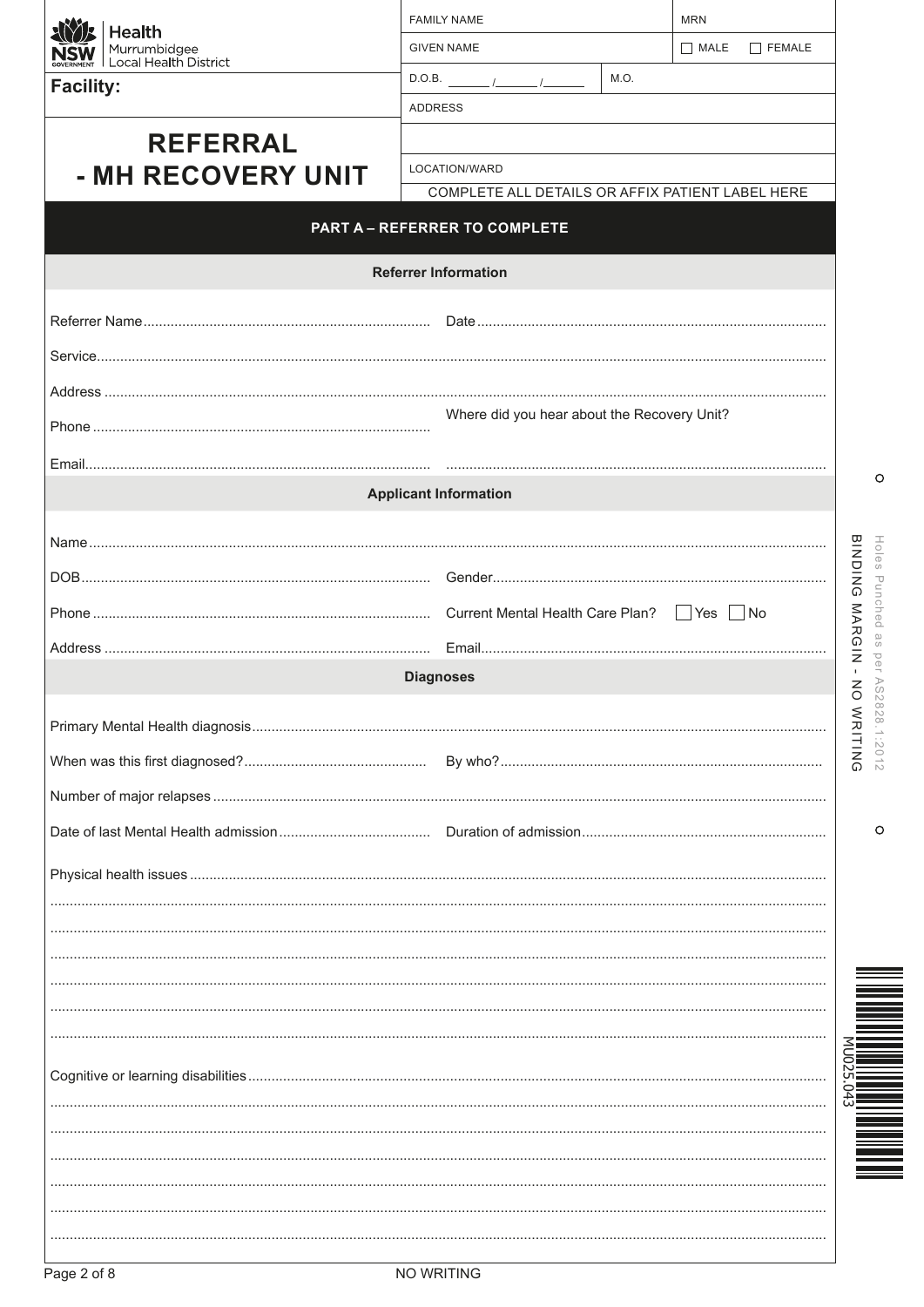| VERNMENT<br>GO |  |
|----------------|--|

Facility:

| $\left \mathbf{E}\right $ Health                                                   |
|------------------------------------------------------------------------------------|
| $\left  \widetilde{\textbf{W}} \right $ Murrumbidgee<br>MENT Local Health District |

| <b>FAMILY NAME</b> |      | <b>MRN</b> |             |  |
|--------------------|------|------------|-------------|--|
| <b>GIVEN NAME</b>  |      |            | MALE FEMALE |  |
| D.O.B.             | M.O. |            |             |  |
| <b>ADDRESS</b>     |      |            |             |  |
|                    |      |            |             |  |
| LOCATION/WARD      |      |            |             |  |

| Ξ |                                                                        | r |
|---|------------------------------------------------------------------------|---|
|   | $\mathcal{L}^{\text{max}}_{\text{max}}$<br><b>STATISTICS</b><br>$\sim$ |   |
|   |                                                                        |   |
|   |                                                                        |   |

 $\circ$ 

Holes Punched as per AS2828.1:2012 BINDING MARGIN - NO WRITING

 $\circ$ 

# **REFERRAL** - MH RECOVERY UNIT

COMPLETE ALL DETAILS OR AFFIX PATIENT LABEL HERE

|                                                                                              |            |           | UURREINI RIƏNƏ      |                                                                                                                           |  |  |
|----------------------------------------------------------------------------------------------|------------|-----------|---------------------|---------------------------------------------------------------------------------------------------------------------------|--|--|
| <b>Risk</b>                                                                                  | <b>Yes</b> | <b>No</b> | <b>Not</b><br>known | <b>Comments</b>                                                                                                           |  |  |
| Previous suicide attempts<br>(if yes please provide timeframe)                               |            |           |                     |                                                                                                                           |  |  |
| Previous high lethality suicide attempts                                                     |            |           |                     |                                                                                                                           |  |  |
| Family history of suicide                                                                    |            |           |                     |                                                                                                                           |  |  |
| Previous self-harm attempts<br>(if yes please provide timeframe)                             |            |           |                     |                                                                                                                           |  |  |
| Previous threats or actual violence<br>towards others                                        |            |           |                     |                                                                                                                           |  |  |
| Anger is an area to be addressed?                                                            |            |           |                     |                                                                                                                           |  |  |
| <b>Substance Use</b>                                                                         |            |           |                     |                                                                                                                           |  |  |
| Substance use in the past 3 months? ■ Yes<br>Type and quantity per week                      |            | $N$ o     | Not known           |                                                                                                                           |  |  |
|                                                                                              |            |           |                     |                                                                                                                           |  |  |
|                                                                                              |            |           |                     | What involvement have you had with this person? Has your contact shown motivation, reliability and a preparedness to work |  |  |
|                                                                                              |            |           |                     |                                                                                                                           |  |  |
|                                                                                              |            |           |                     |                                                                                                                           |  |  |
|                                                                                              |            |           |                     |                                                                                                                           |  |  |
|                                                                                              |            |           |                     |                                                                                                                           |  |  |
|                                                                                              |            |           |                     |                                                                                                                           |  |  |
| OR Attach Mental Health Review / Mental Health Assessment form or other Relevant assessments |            |           |                     |                                                                                                                           |  |  |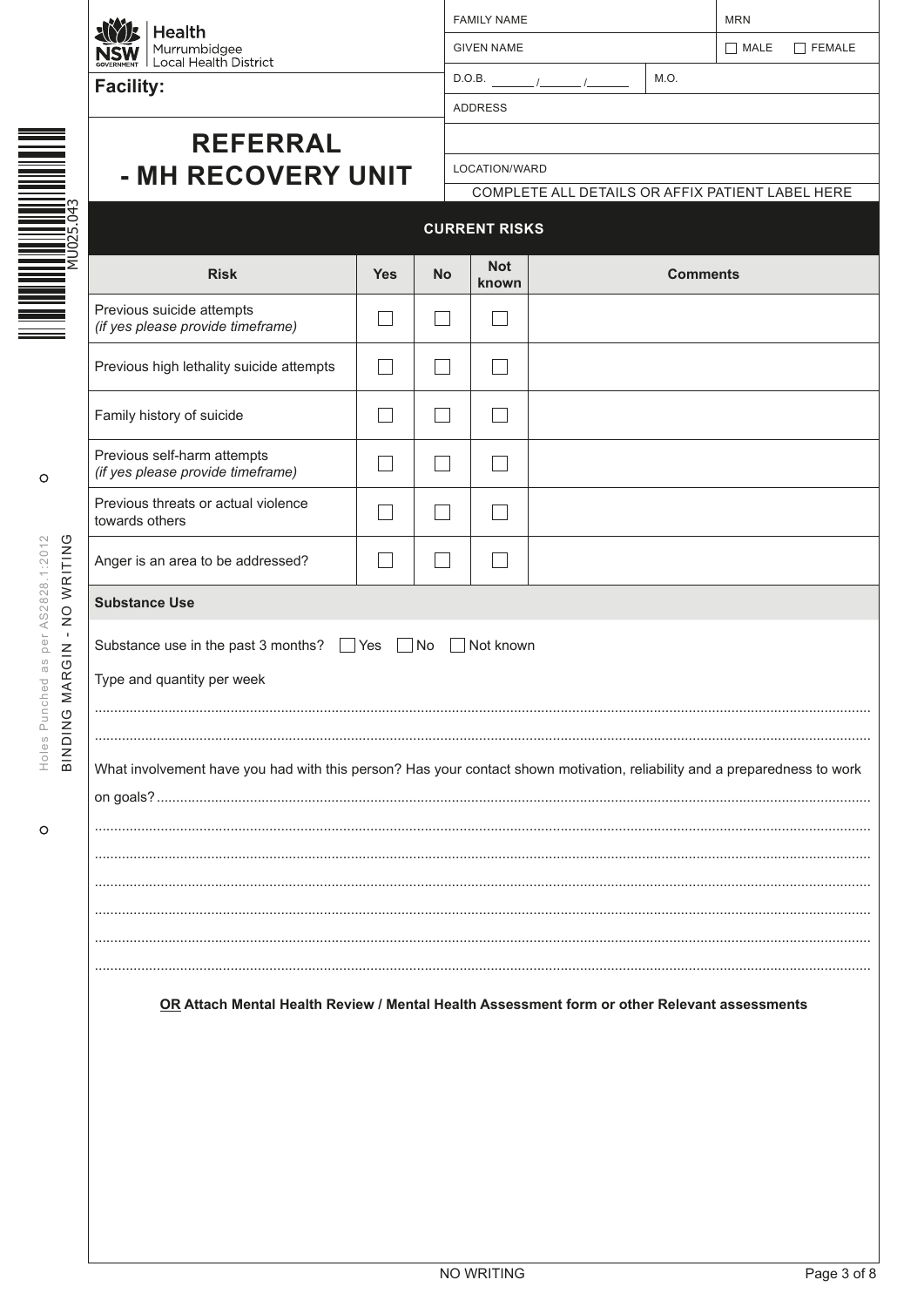| Health                                                                                                        |             |                  | <b>FAMILY NAME</b>                                      |  | <b>MRN</b>            |                       |
|---------------------------------------------------------------------------------------------------------------|-------------|------------------|---------------------------------------------------------|--|-----------------------|-----------------------|
| Murrumbidgee<br>  Local Health District<br><b>NSW</b>                                                         |             |                  | <b>GIVEN NAME</b>                                       |  | MATE<br>$\Box$ FEMALE |                       |
| M.O.<br>D.O.B. $\frac{1}{\sqrt{2}}$<br><b>Facility:</b>                                                       |             |                  |                                                         |  |                       |                       |
|                                                                                                               |             | ADDRESS          |                                                         |  |                       |                       |
| <b>REFERRAL</b>                                                                                               |             |                  |                                                         |  |                       |                       |
| - MH RECOVERY UNIT                                                                                            |             |                  | LOCATION/WARD                                           |  |                       |                       |
|                                                                                                               |             |                  | COMPLETE ALL DETAILS OR AFFIX PATIENT LABEL HERE        |  |                       |                       |
|                                                                                                               |             |                  | <b>Medication</b><br>(or attach current Medication List |  |                       |                       |
| <b>Name</b>                                                                                                   | <b>Dose</b> |                  | Route                                                   |  | <b>Frequency</b>      |                       |
|                                                                                                               |             |                  |                                                         |  |                       |                       |
|                                                                                                               |             |                  |                                                         |  |                       |                       |
|                                                                                                               |             |                  |                                                         |  |                       |                       |
|                                                                                                               |             |                  |                                                         |  |                       |                       |
|                                                                                                               |             |                  |                                                         |  |                       |                       |
|                                                                                                               |             |                  |                                                         |  |                       |                       |
|                                                                                                               |             | <b>Allergies</b> |                                                         |  |                       | O                     |
|                                                                                                               |             |                  |                                                         |  |                       |                       |
| Please circle ■ Yes ■ No ■ Unknown                                                                            |             |                  |                                                         |  |                       |                       |
|                                                                                                               |             |                  |                                                         |  |                       | Holes Punched as      |
|                                                                                                               |             |                  |                                                         |  |                       |                       |
|                                                                                                               |             |                  | <b>Psychosocial Issues</b>                              |  |                       |                       |
| Please provide further details on any of the issues that are relevant (or attach any appropriate documents):  |             |                  |                                                         |  |                       | BING MARGIN -<br>per  |
| (eg. criminal / justice issues, D & A issues, family responsibilities, custody issues)                        |             |                  |                                                         |  |                       | $\infty$<br>$\leq$    |
|                                                                                                               |             |                  |                                                         |  |                       |                       |
|                                                                                                               |             |                  |                                                         |  |                       | 828.1:2012<br>WRITING |
|                                                                                                               |             |                  |                                                         |  |                       |                       |
|                                                                                                               |             |                  |                                                         |  |                       |                       |
|                                                                                                               |             |                  |                                                         |  |                       | $\circ$               |
|                                                                                                               |             |                  |                                                         |  |                       |                       |
|                                                                                                               |             |                  |                                                         |  |                       |                       |
|                                                                                                               |             |                  |                                                         |  |                       |                       |
|                                                                                                               |             |                  |                                                         |  |                       |                       |
|                                                                                                               |             |                  |                                                         |  |                       |                       |
|                                                                                                               |             |                  |                                                         |  |                       |                       |
|                                                                                                               |             |                  |                                                         |  |                       |                       |
|                                                                                                               |             |                  |                                                         |  |                       |                       |
|                                                                                                               |             |                  |                                                         |  |                       |                       |
| Please attach recent discharge summaries or mental health assessments. NSW Health eMR notes are not required. |             |                  |                                                         |  |                       |                       |
| REFERRING CLINICIAN TO COMPLETE                                                                               |             |                  |                                                         |  |                       |                       |
|                                                                                                               |             |                  |                                                         |  |                       |                       |
|                                                                                                               |             |                  |                                                         |  |                       |                       |
|                                                                                                               |             |                  |                                                         |  |                       |                       |
|                                                                                                               |             |                  |                                                         |  |                       |                       |

|  | NO WRITING |  |
|--|------------|--|
|--|------------|--|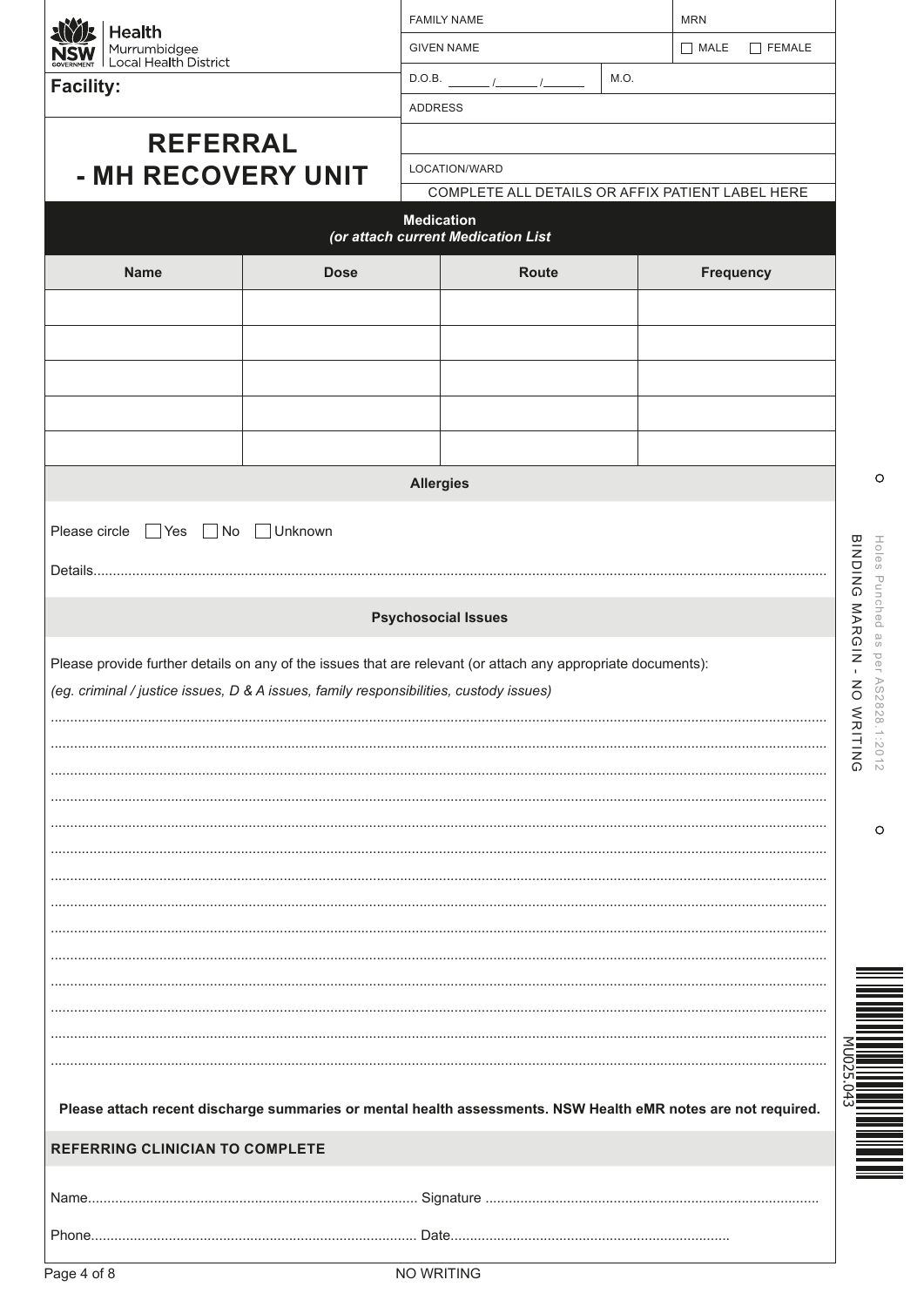|                                                                                                                                                         | <b>FAMILY NAME</b>                                                |                                                                                                                                                                                                                    | <b>MRN</b>                                                                                                                                                                                                               |  |  |  |  |
|---------------------------------------------------------------------------------------------------------------------------------------------------------|-------------------------------------------------------------------|--------------------------------------------------------------------------------------------------------------------------------------------------------------------------------------------------------------------|--------------------------------------------------------------------------------------------------------------------------------------------------------------------------------------------------------------------------|--|--|--|--|
|                                                                                                                                                         | <b>GIVEN NAME</b>                                                 |                                                                                                                                                                                                                    | MATE<br>$\Box$ FEMALE                                                                                                                                                                                                    |  |  |  |  |
| <b>Facility:</b>                                                                                                                                        | $D.O.B.$ $1$                                                      | M.O.                                                                                                                                                                                                               |                                                                                                                                                                                                                          |  |  |  |  |
|                                                                                                                                                         | <b>ADDRESS</b>                                                    |                                                                                                                                                                                                                    |                                                                                                                                                                                                                          |  |  |  |  |
| <b>REFERRAL</b>                                                                                                                                         |                                                                   |                                                                                                                                                                                                                    |                                                                                                                                                                                                                          |  |  |  |  |
| - MH RECOVERY UNIT                                                                                                                                      | LOCATION/WARD                                                     |                                                                                                                                                                                                                    |                                                                                                                                                                                                                          |  |  |  |  |
|                                                                                                                                                         |                                                                   |                                                                                                                                                                                                                    |                                                                                                                                                                                                                          |  |  |  |  |
|                                                                                                                                                         |                                                                   |                                                                                                                                                                                                                    |                                                                                                                                                                                                                          |  |  |  |  |
|                                                                                                                                                         |                                                                   |                                                                                                                                                                                                                    |                                                                                                                                                                                                                          |  |  |  |  |
|                                                                                                                                                         |                                                                   |                                                                                                                                                                                                                    |                                                                                                                                                                                                                          |  |  |  |  |
|                                                                                                                                                         |                                                                   |                                                                                                                                                                                                                    |                                                                                                                                                                                                                          |  |  |  |  |
|                                                                                                                                                         |                                                                   |                                                                                                                                                                                                                    |                                                                                                                                                                                                                          |  |  |  |  |
|                                                                                                                                                         |                                                                   |                                                                                                                                                                                                                    |                                                                                                                                                                                                                          |  |  |  |  |
| Is this accommodation<br>Permanent: Yes No                                                                                                              |                                                                   |                                                                                                                                                                                                                    |                                                                                                                                                                                                                          |  |  |  |  |
|                                                                                                                                                         |                                                                   |                                                                                                                                                                                                                    |                                                                                                                                                                                                                          |  |  |  |  |
|                                                                                                                                                         |                                                                   |                                                                                                                                                                                                                    |                                                                                                                                                                                                                          |  |  |  |  |
|                                                                                                                                                         |                                                                   |                                                                                                                                                                                                                    |                                                                                                                                                                                                                          |  |  |  |  |
|                                                                                                                                                         |                                                                   |                                                                                                                                                                                                                    |                                                                                                                                                                                                                          |  |  |  |  |
|                                                                                                                                                         |                                                                   |                                                                                                                                                                                                                    |                                                                                                                                                                                                                          |  |  |  |  |
|                                                                                                                                                         |                                                                   |                                                                                                                                                                                                                    |                                                                                                                                                                                                                          |  |  |  |  |
|                                                                                                                                                         |                                                                   |                                                                                                                                                                                                                    |                                                                                                                                                                                                                          |  |  |  |  |
| Email                                                                                                                                                   |                                                                   |                                                                                                                                                                                                                    |                                                                                                                                                                                                                          |  |  |  |  |
|                                                                                                                                                         |                                                                   |                                                                                                                                                                                                                    |                                                                                                                                                                                                                          |  |  |  |  |
| What is your mental health diagnosis?                                                                                                                   |                                                                   |                                                                                                                                                                                                                    |                                                                                                                                                                                                                          |  |  |  |  |
|                                                                                                                                                         |                                                                   |                                                                                                                                                                                                                    |                                                                                                                                                                                                                          |  |  |  |  |
|                                                                                                                                                         |                                                                   |                                                                                                                                                                                                                    |                                                                                                                                                                                                                          |  |  |  |  |
|                                                                                                                                                         |                                                                   |                                                                                                                                                                                                                    |                                                                                                                                                                                                                          |  |  |  |  |
|                                                                                                                                                         |                                                                   |                                                                                                                                                                                                                    |                                                                                                                                                                                                                          |  |  |  |  |
|                                                                                                                                                         |                                                                   |                                                                                                                                                                                                                    |                                                                                                                                                                                                                          |  |  |  |  |
|                                                                                                                                                         |                                                                   |                                                                                                                                                                                                                    |                                                                                                                                                                                                                          |  |  |  |  |
|                                                                                                                                                         |                                                                   |                                                                                                                                                                                                                    |                                                                                                                                                                                                                          |  |  |  |  |
|                                                                                                                                                         |                                                                   |                                                                                                                                                                                                                    |                                                                                                                                                                                                                          |  |  |  |  |
| Is there any equipment or extra support you may need to manage in the Recovery Unit?<br>(eg. shower chair, hearing aids, large print reading materials) |                                                                   |                                                                                                                                                                                                                    |                                                                                                                                                                                                                          |  |  |  |  |
|                                                                                                                                                         |                                                                   |                                                                                                                                                                                                                    |                                                                                                                                                                                                                          |  |  |  |  |
|                                                                                                                                                         |                                                                   |                                                                                                                                                                                                                    |                                                                                                                                                                                                                          |  |  |  |  |
|                                                                                                                                                         |                                                                   |                                                                                                                                                                                                                    |                                                                                                                                                                                                                          |  |  |  |  |
|                                                                                                                                                         | <b>Health</b><br>Murrumbidgee<br>Local Health District<br>Address | PART B - APPLICANT TO COMPLETE<br><b>Applicant Information</b><br>Next of Kin / Primary Carer Information<br><b>Mental Health</b><br>Do you have any physical health issues that impact your life? Please outline. | COMPLETE ALL DETAILS OR AFFIX PATIENT LABEL HERE<br>Stable (can you return to this accommodation): $\Box$ Yes $\Box$ No<br>□ Own □ Private Rental □ NSW Housing □ Share □ Boarding House □ Family □ Caravan Park □ Other |  |  |  |  |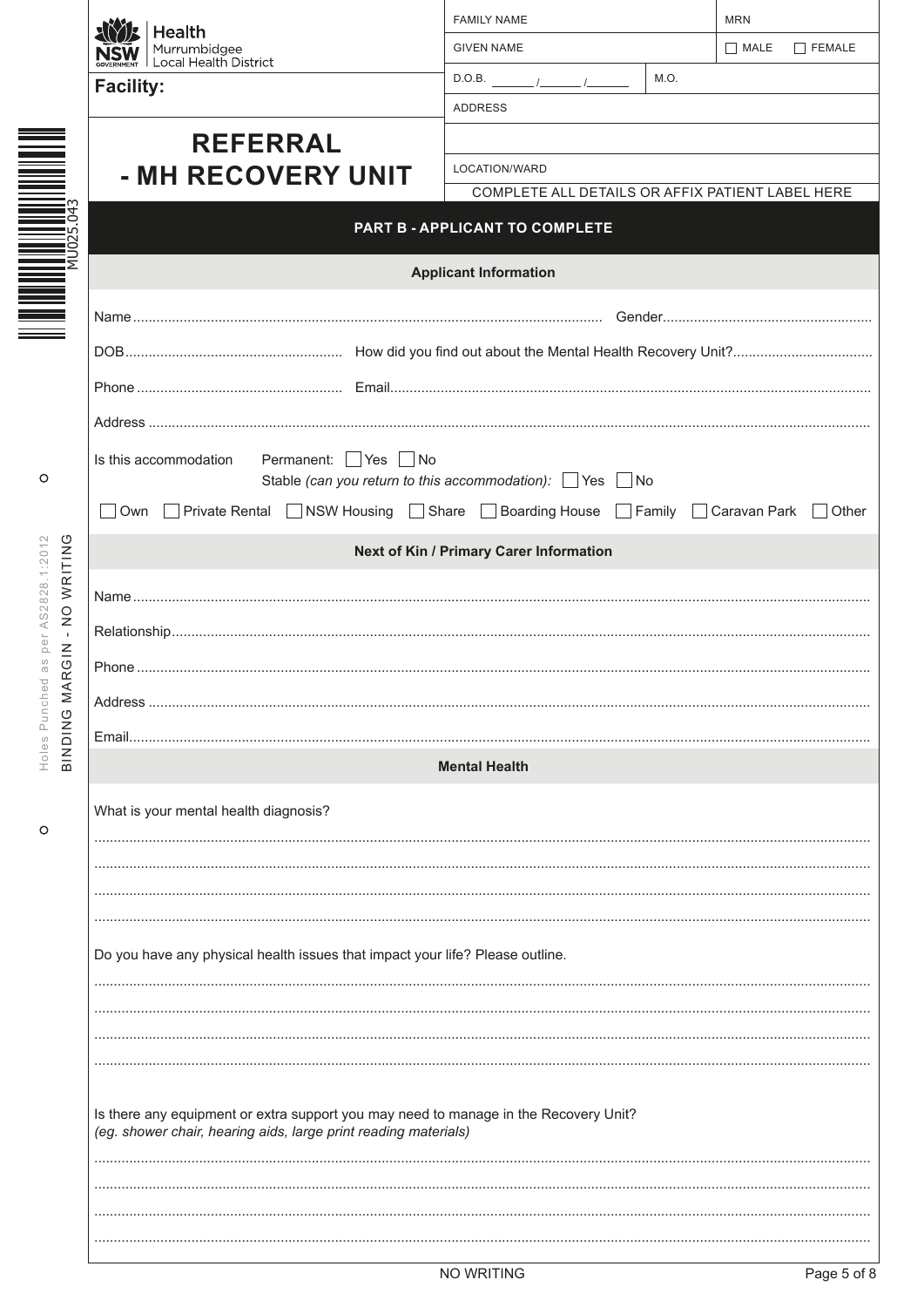|                  | <b>Health</b>                         |                                             |                                                              | <b>FAMILY NAME</b>                                                              |                                                  | <b>MRN</b>  |                                      |
|------------------|---------------------------------------|---------------------------------------------|--------------------------------------------------------------|---------------------------------------------------------------------------------|--------------------------------------------------|-------------|--------------------------------------|
|                  | Murrumbidgee<br>Local Health District |                                             |                                                              | <b>GIVEN NAME</b>                                                               |                                                  | $\Box$ MALE | $\Box$ FEMALE                        |
| <b>Facility:</b> |                                       |                                             |                                                              | $D.O.B.$ /                                                                      | M.O.                                             |             |                                      |
|                  |                                       |                                             |                                                              | <b>ADDRESS</b>                                                                  |                                                  |             |                                      |
|                  |                                       | <b>REFERRAL</b>                             |                                                              |                                                                                 |                                                  |             |                                      |
|                  |                                       | - MH RECOVERY UNIT                          |                                                              | LOCATION/WARD                                                                   | COMPLETE ALL DETAILS OR AFFIX PATIENT LABEL HERE |             |                                      |
|                  |                                       |                                             |                                                              | <b>Cultural Background</b>                                                      |                                                  |             |                                      |
|                  |                                       |                                             |                                                              |                                                                                 |                                                  |             |                                      |
|                  |                                       |                                             |                                                              |                                                                                 |                                                  |             |                                      |
| Please circle:   |                                       |                                             | Aboriginal and / or Torres Strait Islander? Ves No           | Not known                                                                       |                                                  |             |                                      |
|                  |                                       | Is English your first language? □ Yes       | No                                                           | Interpreter Required?                                                           | $\mathsf{Yes}$                                   | $\vert$ No  |                                      |
|                  |                                       |                                             |                                                              | <b>Justice</b>                                                                  |                                                  |             |                                      |
|                  |                                       | Intervention Order (AVO) against you: □ Yes | $\vert$ No                                                   |                                                                                 |                                                  |             |                                      |
|                  |                                       |                                             |                                                              |                                                                                 |                                                  |             |                                      |
|                  |                                       |                                             |                                                              |                                                                                 |                                                  |             | O                                    |
|                  |                                       |                                             |                                                              |                                                                                 |                                                  |             |                                      |
|                  |                                       |                                             | Do you have any current charges or court matters? □ Yes □ No |                                                                                 |                                                  |             | <b>BINDING</b><br>Holes              |
|                  |                                       |                                             |                                                              |                                                                                 |                                                  |             |                                      |
|                  |                                       |                                             |                                                              |                                                                                 |                                                  |             | Punched                              |
|                  |                                       |                                             |                                                              |                                                                                 |                                                  |             | <b>NARGIN</b><br>$\overline{\omega}$ |
|                  |                                       |                                             | History of criminal offences (theft, assault etc) J Yes      | No                                                                              |                                                  |             | $\overline{5}$<br>$\omega$           |
|                  |                                       |                                             |                                                              |                                                                                 |                                                  |             |                                      |
|                  |                                       |                                             |                                                              |                                                                                 |                                                  |             | 828.1:2012<br>WRITING                |
|                  |                                       |                                             |                                                              |                                                                                 |                                                  |             |                                      |
|                  |                                       |                                             |                                                              |                                                                                 |                                                  |             |                                      |
|                  |                                       |                                             |                                                              |                                                                                 |                                                  |             | O                                    |
|                  |                                       |                                             |                                                              | <b>Substance Use</b>                                                            |                                                  |             |                                      |
|                  |                                       |                                             |                                                              | Have you used alcohol or other drugs in the past 3 months? $\Box$ Yes $\Box$ No |                                                  |             |                                      |
| Alcohol:         | Yes                                   | No                                          |                                                              |                                                                                 |                                                  |             |                                      |
| Marijuana:       | Yes                                   | No                                          |                                                              |                                                                                 |                                                  |             |                                      |
|                  |                                       |                                             |                                                              |                                                                                 |                                                  |             |                                      |
| Stimulants:      | Yes                                   | No                                          |                                                              |                                                                                 |                                                  |             |                                      |
|                  |                                       |                                             |                                                              |                                                                                 |                                                  |             |                                      |
|                  |                                       |                                             |                                                              |                                                                                 |                                                  |             |                                      |
|                  |                                       |                                             |                                                              |                                                                                 |                                                  |             |                                      |
|                  |                                       |                                             |                                                              |                                                                                 |                                                  |             |                                      |
|                  |                                       |                                             |                                                              |                                                                                 |                                                  |             |                                      |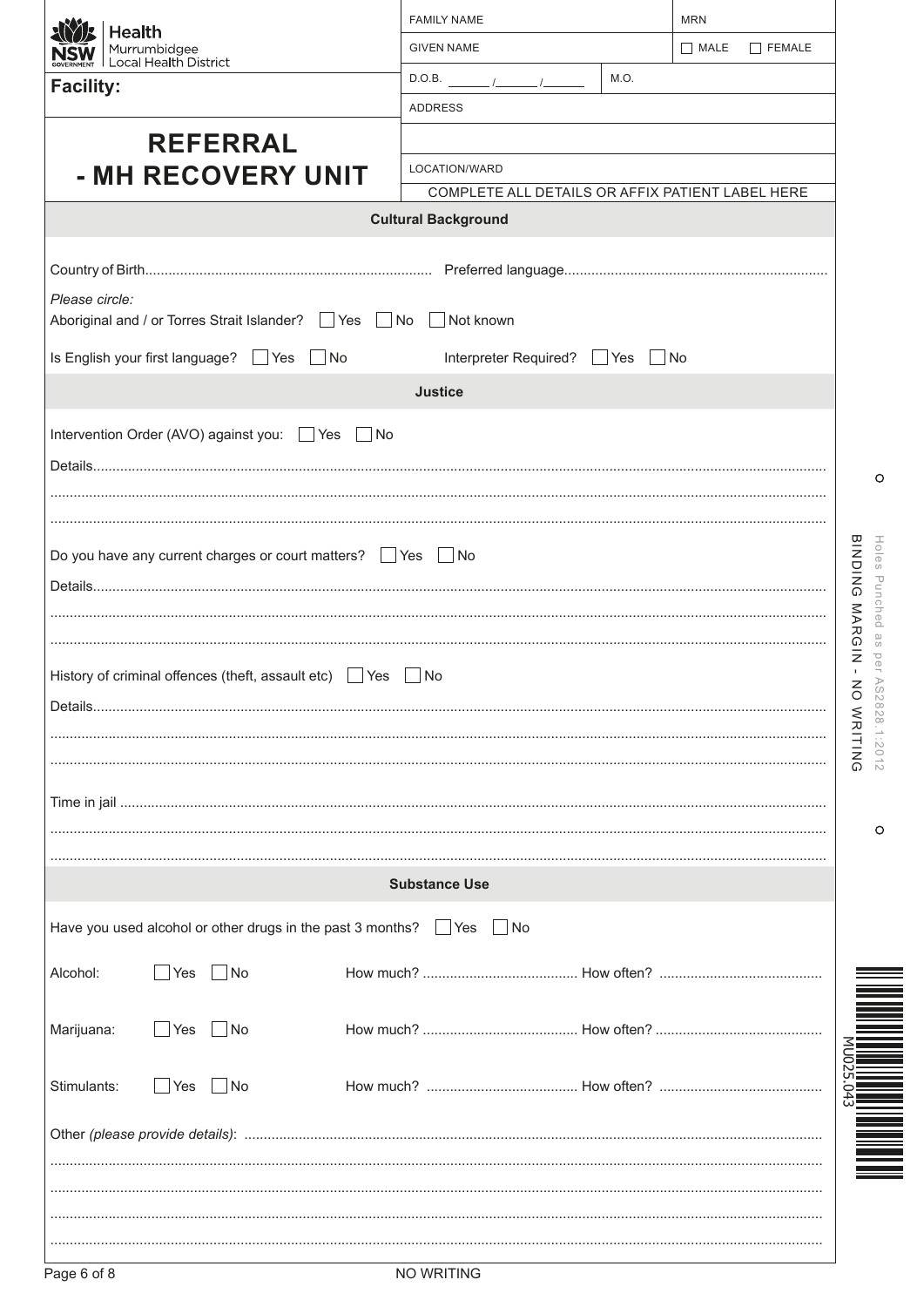|                             | <b>Health</b>                                                                             | <b>FAMILY NAME</b>                               | <b>MRN</b>                      |  |  |  |  |  |
|-----------------------------|-------------------------------------------------------------------------------------------|--------------------------------------------------|---------------------------------|--|--|--|--|--|
|                             | Murrumbidgee<br>Local Health District                                                     | <b>GIVEN NAME</b>                                | MATE<br>$\Box$ FEMALE           |  |  |  |  |  |
|                             | <b>Facility:</b>                                                                          | M.O.<br>D.O.B.                                   |                                 |  |  |  |  |  |
|                             |                                                                                           | <b>ADDRESS</b>                                   |                                 |  |  |  |  |  |
|                             | <b>REFERRAL</b>                                                                           |                                                  |                                 |  |  |  |  |  |
|                             | - MH RECOVERY UNIT                                                                        | LOCATION/WARD                                    |                                 |  |  |  |  |  |
| ⊅∎<br>$\circ$               |                                                                                           | COMPLETE ALL DETAILS OR AFFIX PATIENT LABEL HERE |                                 |  |  |  |  |  |
| "ທ<br>$\sim$                |                                                                                           | Income / Employment                              |                                 |  |  |  |  |  |
| iŠ                          | Employed:<br>Full time<br>$\Box$ Part time                                                | Never worked<br>Casual                           | Volunteer                       |  |  |  |  |  |
|                             | $\Box$ Carer Payment $\Box$ Newstart<br><b>DSP</b>                                        | Youth Allowance<br>$\mathcal{L}$                 | Other                           |  |  |  |  |  |
|                             |                                                                                           | <b>Education Level</b>                           |                                 |  |  |  |  |  |
|                             | $\Box$ < Year 10<br>Year 10<br>Year 12                                                    | <b>Short Courses</b><br><b>TAFE</b>              | University                      |  |  |  |  |  |
|                             |                                                                                           |                                                  |                                 |  |  |  |  |  |
|                             |                                                                                           | <b>Previous Group Program Experience</b>         |                                 |  |  |  |  |  |
|                             | Have you ever attended any Mental Health and / or Drug and Alcohol Group Programs before? |                                                  | $\Box$ Yes<br>$\blacksquare$ No |  |  |  |  |  |
| O                           | What were your achievements in these programs?                                            |                                                  |                                 |  |  |  |  |  |
|                             |                                                                                           |                                                  |                                 |  |  |  |  |  |
|                             |                                                                                           |                                                  |                                 |  |  |  |  |  |
| NO WRITING<br>AS2828.1:2012 |                                                                                           |                                                  |                                 |  |  |  |  |  |
| $\mathbf{L}$                | What were the challenges?                                                                 |                                                  |                                 |  |  |  |  |  |
| per<br>S<br>B               |                                                                                           |                                                  |                                 |  |  |  |  |  |
| <b>MARGIN</b>               |                                                                                           |                                                  |                                 |  |  |  |  |  |
| Punched                     |                                                                                           | Describe a typical day for you                   |                                 |  |  |  |  |  |
| BINDING<br>Holes            |                                                                                           |                                                  |                                 |  |  |  |  |  |
|                             |                                                                                           |                                                  |                                 |  |  |  |  |  |
| O                           |                                                                                           |                                                  |                                 |  |  |  |  |  |
|                             |                                                                                           |                                                  |                                 |  |  |  |  |  |
|                             |                                                                                           |                                                  |                                 |  |  |  |  |  |
|                             |                                                                                           |                                                  |                                 |  |  |  |  |  |
|                             |                                                                                           |                                                  |                                 |  |  |  |  |  |
|                             |                                                                                           |                                                  |                                 |  |  |  |  |  |
|                             |                                                                                           |                                                  |                                 |  |  |  |  |  |
|                             | What would you like your day to look like?                                                |                                                  |                                 |  |  |  |  |  |
|                             |                                                                                           |                                                  |                                 |  |  |  |  |  |
|                             |                                                                                           |                                                  |                                 |  |  |  |  |  |
|                             |                                                                                           |                                                  |                                 |  |  |  |  |  |
|                             |                                                                                           |                                                  |                                 |  |  |  |  |  |
|                             |                                                                                           |                                                  |                                 |  |  |  |  |  |
|                             |                                                                                           |                                                  |                                 |  |  |  |  |  |
|                             |                                                                                           |                                                  |                                 |  |  |  |  |  |